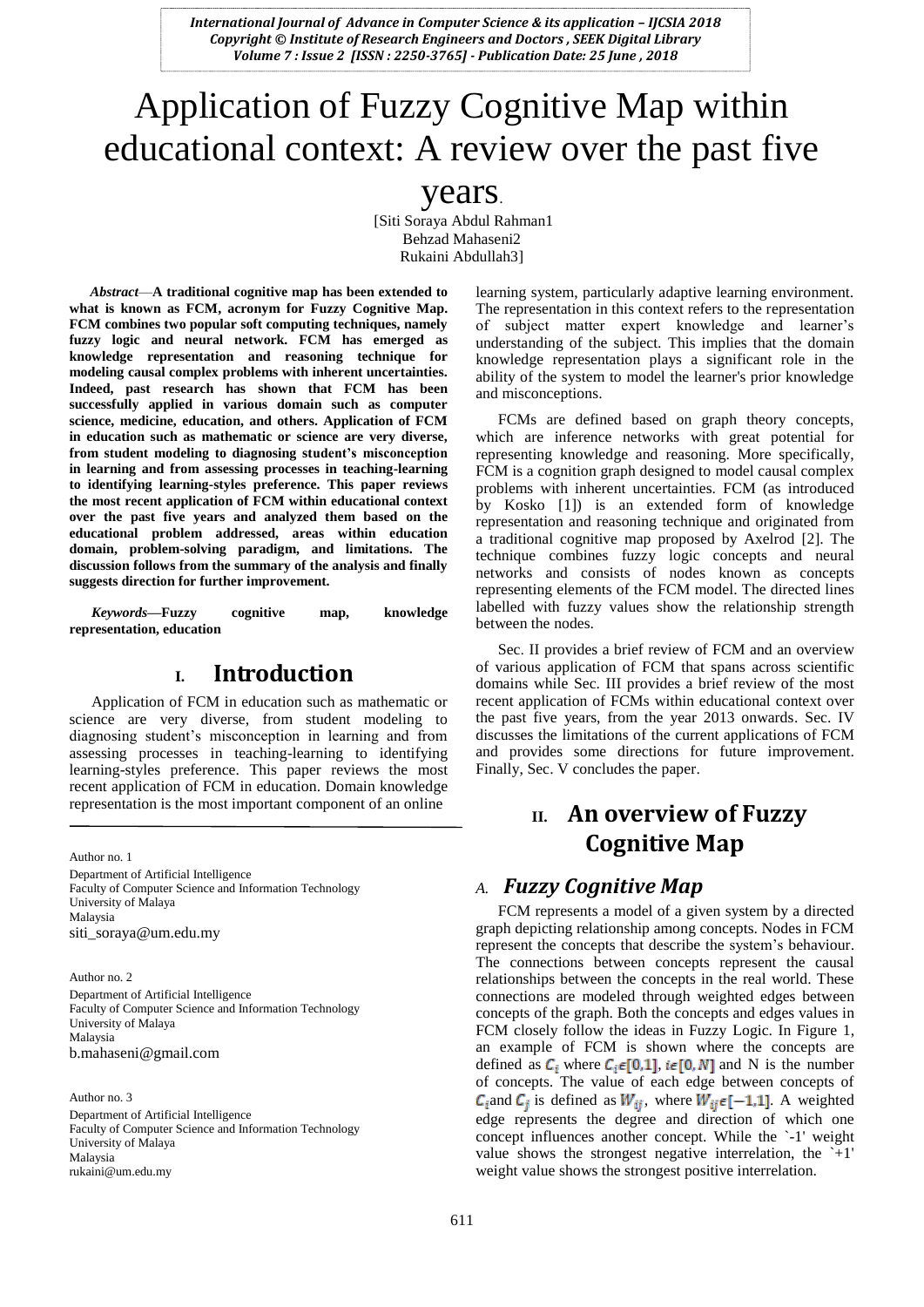

**Figure 1 Typical Fuzzy Cognitive Map**

Each concept value is determined by the value of the concept associated with it and is calculated using the following equation:

$$
A_i(k+1) = f\left(A_i(k) + \sum_{j \neq j, j=1}^{N} A_j(k).W_{ij}\right)
$$
 [3]

Where, f is the transformation function,  $A_i(k)$  is the concept  $C_i$  value at iteration k, and  $A_i(k + 1)$  is the  $C_i$  value at iteration  $(k+1)$ . The transformation function is used to constraint the values to be in a certain desired intervals. Table 1 shows a list of commonly used transfer functions.

| Table 1         |                                                                                                  |                   |  |  |  |  |
|-----------------|--------------------------------------------------------------------------------------------------|-------------------|--|--|--|--|
| <b>Function</b> | <b>Equation</b>                                                                                  |                   |  |  |  |  |
| Bivalent        | $f_{sign}(x) = \begin{cases} 0 & x \leq 0 \\ 1 & x > 0 \end{cases}$                              | [3]               |  |  |  |  |
| Trivalent       | $f_{tri}(x) = \begin{cases} -1 & x \le -0.5 \\ 0 & -0.5 \le x < 0.5 \\ +1 & x > 0.5 \end{cases}$ | $\lceil 3 \rceil$ |  |  |  |  |
| Sigmoid         | $\frac{1}{1 + \alpha - \alpha x}$ $\alpha \ge 0$                                                 | [3                |  |  |  |  |

In practice, experts from each scientific area are responsible for the development of FCM.

### *B. Application of FCM in scientific fields*

During the past years, FCMs are applied in several scientific fields, such as medicine, environment, engineering, information technology, social, expert systems, robotics, and others. In addition, according to Chen et.al. [4], FCMs are also solved problems such as business intelligence system, reliability within the plant personnel, key success factors of IT projects, construction of IT project execution risk model, solar industry, medical treatment, supplier selection issues, business process performance measures, air freight forwarders, city sustainability policy, higher education blended-learning environment, ecommerce recommendation system and others. In summary, FCMs are applicable in several problem-solving paradigms such as decision-making, prediction, diagnosis, selection, planning, and modeling.

#### *C. Development of FCM*

Three approaches have been implemented to define FCM models [3]:

- 1. Manual: This approach is the standard way of defining FCMs and it relies on the expert's knowledge. In other words, given the domain knowledge of the expert and his/her expertise, the expert defines the concepts and their relations as well assigned values for each concept and weight strength. The main issue with this approach is that it is strongly relies on the manual process of defining the model and it is hard to assess the accuracy of the defined model.
- 2. Semi-automated: The limitations in the manual approach encouraged the researchers to use the historical data for learning FCM structure which includes the relations between the concepts and their weights. Note that although these approaches require less intervention from humans they still depend on human expertise to define the concepts.
- Automated: These approaches use learning techniques to exploit the information in the historical data and use that to define the concepts and their relations.

It is important to note that past researchers have pointed out several limitations of the conventional FCMs. The limitations as discussed in [5] is as follows:

- 1. In FCM models, the effect of a relationship is not always immediate. It takes some time to see the effect of a concept in another concept. A situation known as time delay in the interaction between concepts.
- 2. Originally, FCM only support a linear model for the connection between to concepts. This limits the ability of FCM to model more complex (non-linear) relationships between concepts.
- 3. FCM does not support logical operations (e.g. AND, OR) between concepts.
- 4. FCM is not capable of modeling multi-meaning concepts. These are referred as the gray concepts in the literature.
- 5. FCM concepts are not multistate (i.e. quantum). A concept in FCM cannot have multiple values.
- 6. FCM model cannot handle more than one relationship between concepts.
- 7. In real-world scenarios, many of the causal connections are not monotonic or symmetric.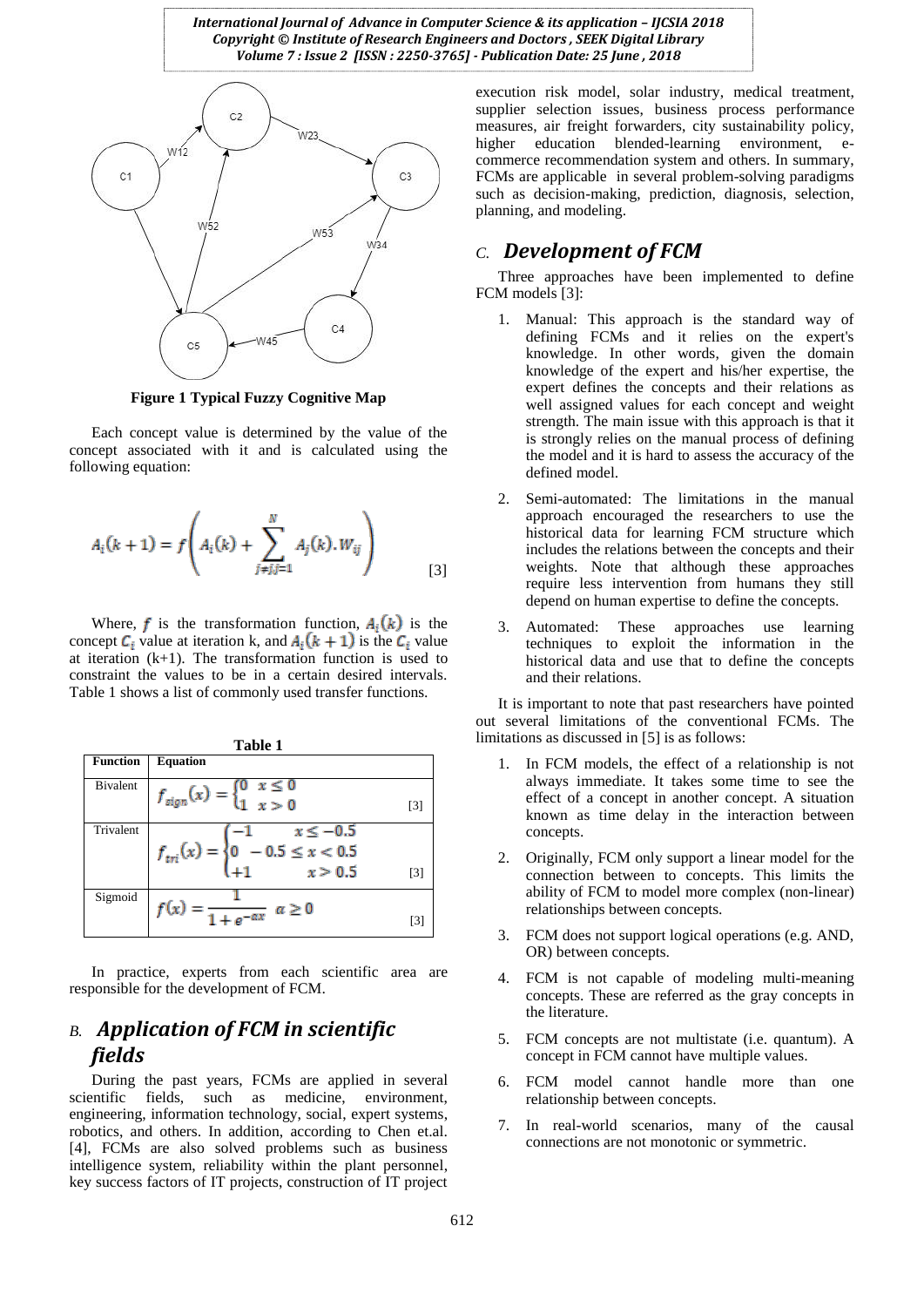Past researchers have proposed several extensions to conventional FCMs to overcome the above limitations, as discussed in [5]. These include the following extensions:

- 1. Rule-Based Fuzzy Cognitive Maps
- 2. Fuzzy Grey Cognitive Maps
- 3. Intuitionistic Fuzzy Cognitive Maps
- 4. Dynamical Cognitive Networks
- 5. Dynamic Random Fuzzy Cognitive Maps
- 6. Fuzzy Cognitive Networks
- 7. Evolutionary Fuzzy Cognitive Maps
- 8. Fuzzy Time Cognitive Maps
- 9. Fuzzy Rules incorporated in Fuzzy Cognitive Maps
- 10. Belief-Degree-Distributed Fuzzy Cognitive Maps
- 11. Rough Cognitive Maps
- 12. Time Automata-Based Fuzzy Cognitive Maps FCMs

# **III. Review on the application of FCM in education**

There are several studies on the application of FCMs in education during the last five years.

- Chrysafiadi & Virvou (2015) applied fuzzy knowledge state definer (a method based on fuzzy cognitive maps) to personalize programming instruction for each student. Their goal is to provide students with an interactive assistance, which helps them to achieve maximum learning gain.
- Takács, Rudas, & Lantos (2014) proposed FCM for student grade evaluation and prediction. In addition, they also studied the correlation and the strength between the factors (e.g. average grade, scholarship index, completed credit points, and others) in an educational IT system known as Neptune system.
- Bagány & Takács (2017) implemented FCM for analyzing the parameters of an educational model in a school system. The main purpose of their study is to evaluate the correlations between the results of students' final exam and their study results. They believe that the study subjects that affect the student learning are almost the same even if the educational environments are different. The educational environments differences are, such as the country, families, teachers, schools, school systems, the economic situation, the organization of the education system, the financial support of the state, and others.
- Baron, Rojas, Diaz, & Contreras (2014) used FCM for learning assessment system. They applied Hebbian rules to learn the FCM weights and update them in an interactive environment for teaching. The system uses an algorithm to determine if there exists graph isomorphism between the graph built by the

teacher and the students' graph, built as a result of their interaction with the system.

- Albayrak & Albayrak (2016) applied FCM to assess the effect of practical courses such as robotics on students' learning achievements in schools. In their work, non-Linear Hebbian learning algorithm has been used for training of the weight matrix. From the comparison of the results obtained from FCM before and after the development processes of robots, it was observed that students' learning achievement has dramatically increased.
- Yesil, Ozturk, Dodurka, & Sahin (2013) construct FCM to model the success factors of an academic program. In their work, FCM is used for modeling critical success indicators for the Control Engineering Program (CEP). These indicators are important for the university to achieve its goal to improve the program outcomes.
- Aguilar, Valdiviezo-Díaz (2016) suggested an intelligent recommender system based on the FCM model, augmented with a supervised learning approach for smart school learning resources. This recommender system exploits other information and learn or discover new knowledge.
- Nayak, P., Madireddy, S., Case, D. M., & Stylios, C. D. (2017) proposes FCM to predict desirability of university along with number of applications for university admission. Student applications are affected by the variety of factors including university reputation, country selection, availability of scholarships, student services and others.

Table 2 summarized the studies based on the educational problem addressed, subject areas and/or systems within domain, problem-solving paradigm, and limitations.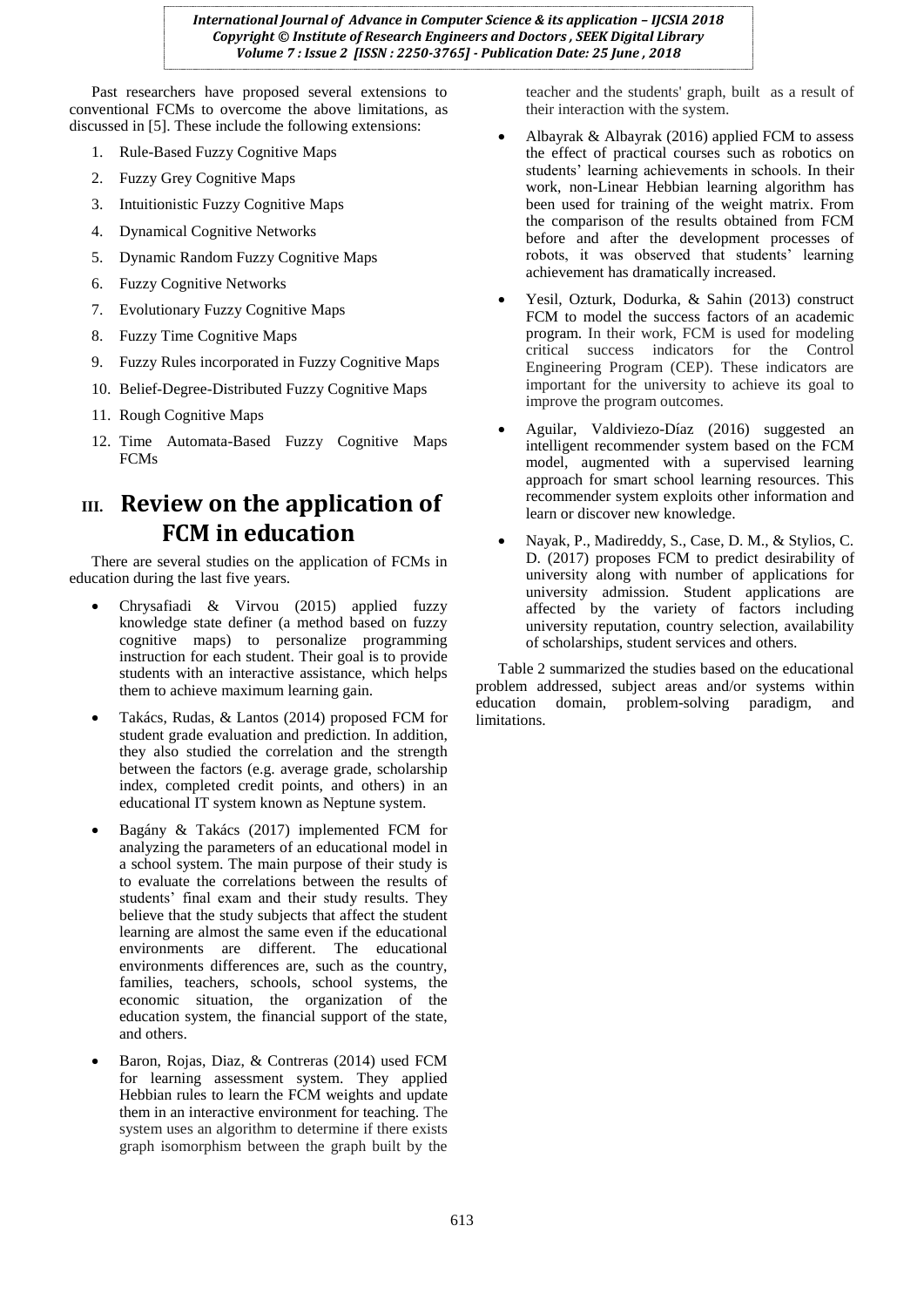| Subject areas /<br>systems                         | <b>Education problem</b>                                                             | Problem-solving paradigm           | Limitation                               | <b>FCM</b> extension                      | Year of<br>publication                                                           |
|----------------------------------------------------|--------------------------------------------------------------------------------------|------------------------------------|------------------------------------------|-------------------------------------------|----------------------------------------------------------------------------------|
| Programming                                        | Personalized tutoring                                                                | Student modeling                   | Manual                                   | FuzKSD (Rule-based<br>fuzzy logic system) | (Chrysafiadi &<br>Virvou, 2015)[6]                                               |
| <b>Educational IT</b><br>system, Neptune<br>System | Student grade evaluation and<br>prediction                                           | Prediction                         | Lack of using FCM<br>extension           | None                                      | (Takács, Rudas,<br>& Lantos.<br>2014)[7]                                         |
| School<br>Educational<br>system                    | Parameter<br>analysis of educational models                                          | Prediction                         | Manual<br>Lack of using FCM<br>extension | None                                      | (Bagány &<br>Takács, 2017)[8]                                                    |
| Game-based<br>learning                             | Learning assessment                                                                  | Diagnosis                          | Manual<br>Lack of using FCM<br>extension | None                                      | (Baron, Rojas,<br>Diaz, &<br>Contreras.<br>2014)[9]                              |
| <b>Robotics</b>                                    | Evaluate the effect of practical<br>courses on students' learning<br>achievement.    | Interpretation                     | Lack of using FCM<br>extension           | None                                      | (Albayrak &<br>Albayrak,<br>$2016$ [10]                                          |
| Engineering                                        | <b>Modeling Control</b><br>Engineering Program (CEP) critical<br>success factors     | Modeling and decision-making       | Manual<br>Lack of using FCM<br>extension | None                                      | (Yesil, Ozturk,<br>Dodurka, &<br>Sahin, 2013)[11]                                |
| <b>Smart</b><br>Classroom                          | Learning resources recommender                                                       | Recommending                       | Lack of using FCM<br>extension           | None                                      | (Aguilar,<br>Valdiviezo-Díaz.<br>& Riofrio.<br>$2016$ [12]                       |
| University<br>organization                         | Predicting the desirability and<br>number of student<br>applications to universities | Prediction and decision-<br>making | Manual<br>Lack of using FCM<br>extension | None                                      | (Nayak, P.,<br>Madireddy, S.,<br>Case, D. M., &<br>Stylios, C. D.<br>,2017) [13] |

#### **IV. Discussion**

The development of an adaptive feedback environment and/or personalize tutoring requires the combination of pedagogical principles, domain attributes and various student's characteristics. The selection of appropriate student's characteristics is significant in the early stages of developing a student model. It is important to consider what aspect of the student characteristics is to be modelled according to the type of system developed [14]. In order to implement adaptation in a learning environment, it is necessary to model the flexibly stable, dynamic and domain dependent characteristics of the student [15]. The flexibly stable characteristics of the student includes cognitive styles, student's demographics, learning objectives and goals. The dynamic parameters are concerned with the student's interactions and experience with the learning environment. These characteristics include the student's errors and misconceptions, motivations, attitude, collaboration, learning actions and behaviours. The domain dependent characteristics of the student involves the student's knowledge level and interest in a specific topic.

FCM is used to represent knowledge which involves complex and uncertain processes. Knowledge is represented as graph, where the nodes represent concepts and the edge displays relationship between concepts. This technique provides a flexible means for knowledge representation and reasoning. Based on it's a dynamic nature, a change in one

node affects other nodes. However, the nature of the nodes limits the adaptation of the edges. The relationships between the concepts are pre-defined and cannot change based on dynamic events within the adaptive learning environment. Past researchers have demonstrated that FCM provides a powerful technique in modeling domain knowledge in various scientific fields including education. Then again, FCM is highly dependent on expert's knowledge, which is often volatile [15]. An expert's help is needed to define the concepts and relationships strength between these concepts. This makes it very subjective to expert's opinion. In other words, the FCM-based model will be very subjective to domain knowledge of one (or in some cases of several experts). In practice, this affects the system capacity to model real-world problem by not choosing enough or relevant parameters or miscalculating the strength between the concepts. That is, the model will not be an accurate representation of real-world problem. For an FCM to successfully model complex real-world problems, it is crucial for the model to update itself in real-time, given the actual observed data through active learning approaches. In a similar vein, the process of building FCM is often difficult and expensive to expand while preserving the richness of its annotation. Also, dealing with more complex problems that include several different disciplines is even more challenging.

We believe that using an automated or semi-automated data-driven algorithm can eliminate or reduces the need for